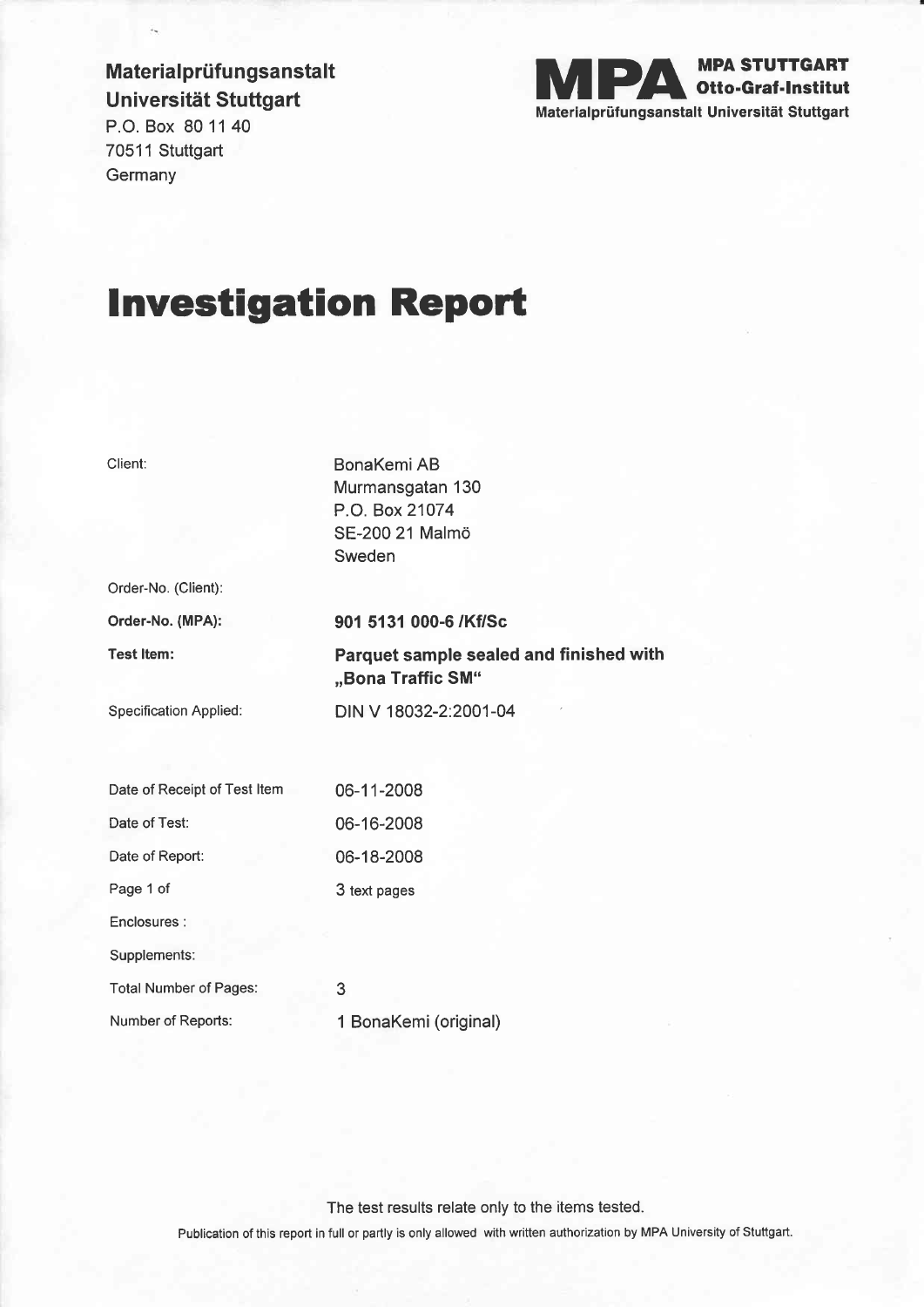### **Material prüfungsanstalt** Universität Stuttgart

#### 1 Purpose of investigation

You commissioned us to test the sliding properties of a parquet sample sealed and finished with "Bona Traffic SM" according to DIN V 18Q32-2:2Q01-04.

#### 2 Testing procedure

The test was carried out according DIN Y 18032-2:2001-04.

The procedure applied is accredited according to DIN EN ISO/lEC 17Q25:2005 (DAR-registrationno. DAP-PL-2907.07).

Testing conditions: 23-50-2 according to DIN 50014.

#### 3 Test results

The following test results were obtained.

#### Table 1: Test results

| testing spot no. | sliding coefficient $\mu$ |
|------------------|---------------------------|
|                  | 0,47                      |
| 2                | 0,48                      |
| 3                | 0,50                      |
| 4                | 0,48                      |
| 5                | 0,50                      |